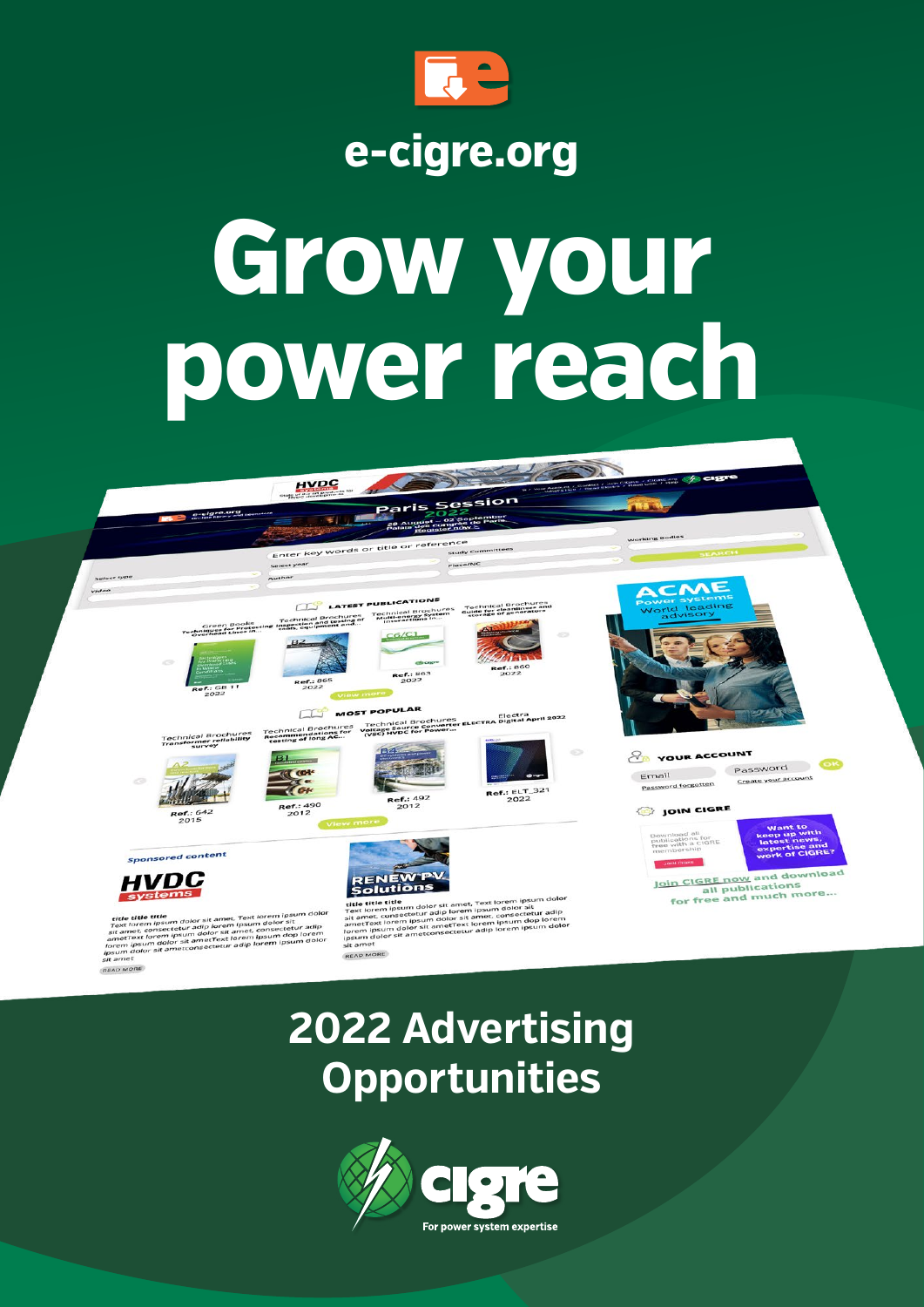## **Advertise on e-cigre.org and reach a power system audience of over 100,000!**

Reach tens of thousands of power system professionals, students and educators all over the globe with e-cigre.org advertising options.

All of these options are the same price and offer external links to your website. So you can choose what best meets your campaign or brand goals.





**For more information contact: Imane El Atia** CIGRE Central Office **E:** imane.elatia@cigre.org **P:** +33 (01) 53 89 12 95

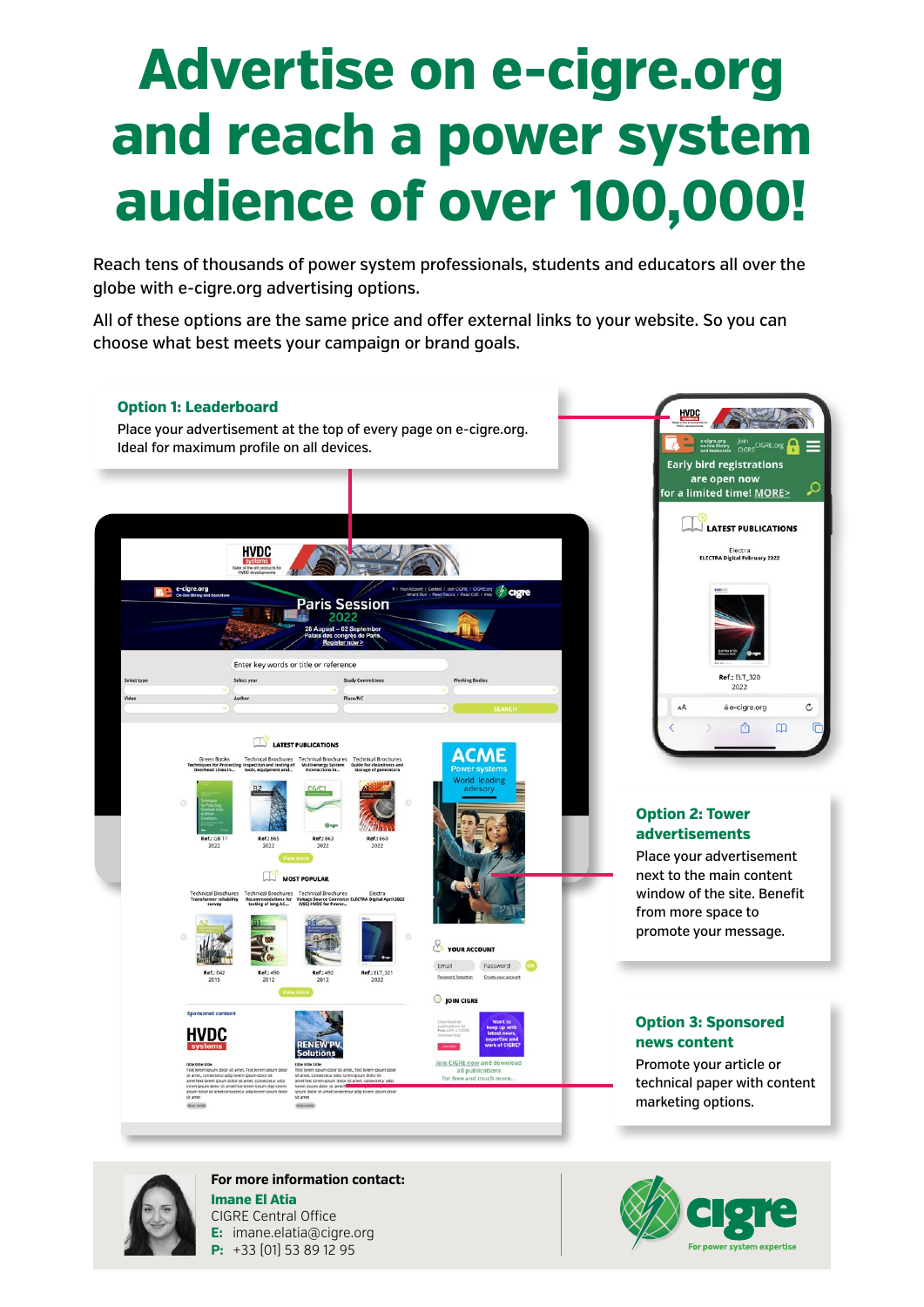#### **How the advertising works**

#### **Limited competition**

Tower ads and leader boards randomly load from a maximum of three advertisers during any given month. Content marketing will have a maximum of four slots shown in a month.

#### **Flexible booking**

Book all three slots, one slot for one month, or any combination for up to twelve months. You choose what best meets your goals.

#### **Universal price**

One universal price allows you to choose what best meets your needs.

#### **Reach a global technical audience with e-cigre.org advertising**

e-cigre is the home to CIGRE's globally renowned publications and is used by over 120,000 power systems professionals, educators and students per year.

Users span the power system, including over 1200 major organisations featuring a large number of DSO and TSO system operators, equipment and technology providers, consultancies and educational institutions.

#### **Our members and users value your messages**

Our member research confirms that they value your advertising. Your advertising helps them stay across key products and services, equipment manufacturers, consultancies and what other companies are offering.

#### **Site traffic**

Typical site activity in a 12 month period is as follows:

- Users 110000+
- Page views 900000
- Downloads 35000
- Number of user accounts 30000

#### **Look no further....**

... if you want to showcase your product or service to a technically orientated audience that includes many power system utilities and other professional organisations!



**For more information contact: Imane El Atia** CIGRE Central Office **E:** imane.elatia@cigre.org **P:** +33 (01) 53 89 12 95